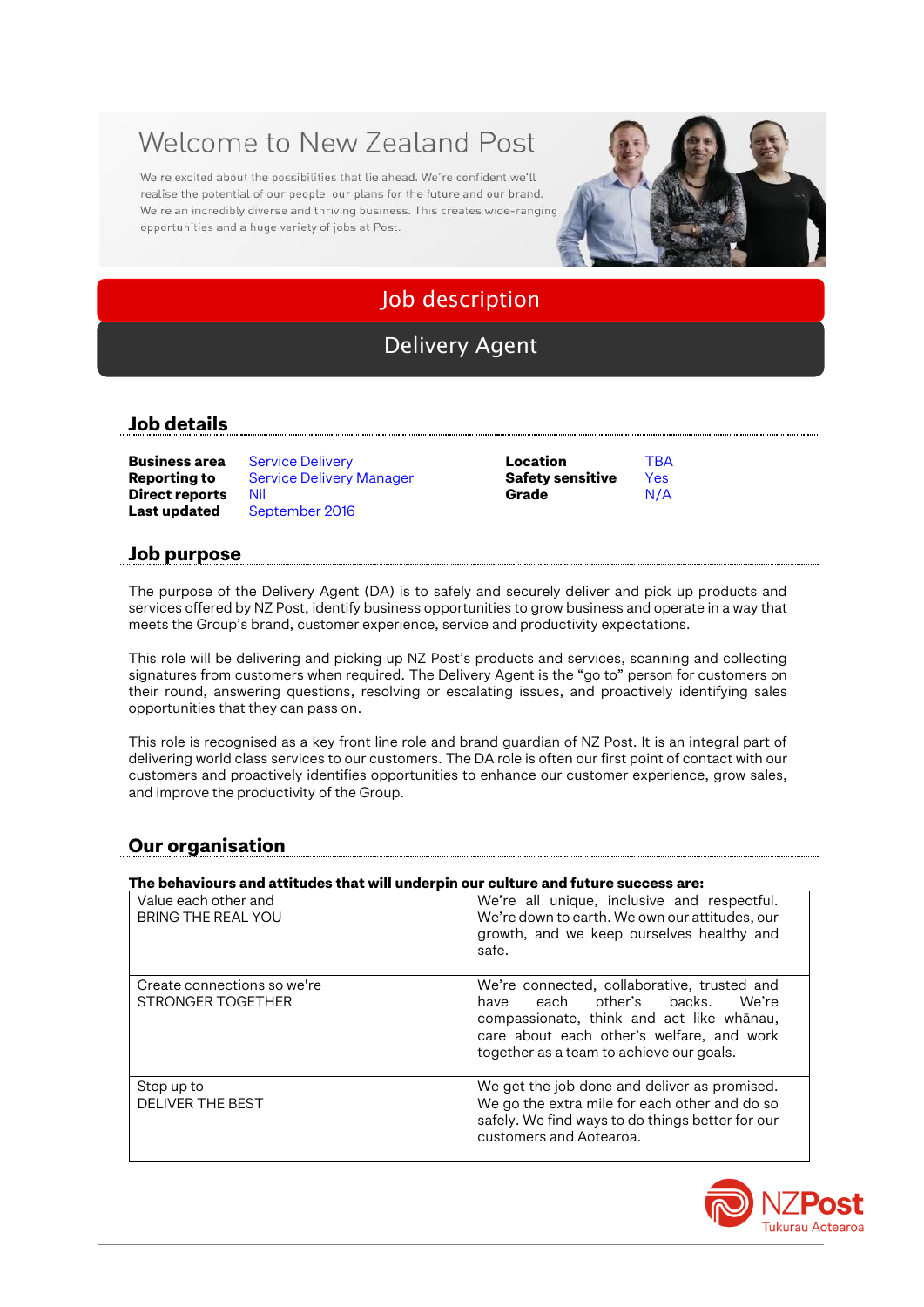The needs of our customers are ever-changing and happening faster every day – our team needs to be one step ahead of these changes and act quickly, knowing exactly how the network is performing and able to deliver for our customers. We are growing our international and domestic parcels and logistics businesses by building partnerships and ensuring we're highly focused on what our customers want and need. New Zealand Post has been a vital link for New Zealanders for over 170 years, and in the future we will continue to be a trusted Kiwi company that helps customers succeed and helps New Zealand grow.

Pursuant to the SOE Act, NZ Post is a limited liability company established under and subject to the Companies Act 1993, with a number of subsidiaries. This legislative framework establishes certain obligations, including that the company operates at 'arm's length' from the Government and on a commercial basis, delivering commercial rates of return, while being a good employer and exhibiting a sense of social responsibility.

#### **My team**



#### **Key accountabilities**

Specific accountabilities for this role include the following:

| <b>Accountability</b>                     | <b>Description</b>                                                                                                                                                                                                                                                                                                                                                                                                                                                                                                                              |
|-------------------------------------------|-------------------------------------------------------------------------------------------------------------------------------------------------------------------------------------------------------------------------------------------------------------------------------------------------------------------------------------------------------------------------------------------------------------------------------------------------------------------------------------------------------------------------------------------------|
| <b>Mail and Parcel</b><br><b>Delivery</b> | • Providing world class mail and parcel pick up and delivery in accordance with set<br>procedures and service standards<br>• Mail and Parcel preparation (sorting and feeding required residual unsequenced<br>product to prepare/pack for delivery)<br>• Ensuring that operational standards have been met e.g. clear floor each day<br>• Being flexible to achieve excellent customer service<br>• Promotes overall network service performance improvement<br>• Responsive to changing product/service mix as the market continues to evolve |
| <b>Operational</b><br><b>Support</b>      | • Collecting and recording required delivery and address information accurately<br>and up to date in accordance with established procedures and service standards<br>(scanner, dockets, card to call)<br>• Processing residual unsequenced undeliverable product<br>• Uses initiative in identifying issues and providing solutions                                                                                                                                                                                                             |
| <b>Customer</b><br><b>Service</b>         | • Proactively identifies opportunities to provide customers with information on<br>Potential products and services<br>• Establishing ATLs (authority to leave) with customers<br>• Resolves product or service issues when they arise, escalating as appropriate<br>• Goes the extra mile to ensure high levels of customer satisfaction.<br>• Identification of opportunities for lead generation                                                                                                                                              |

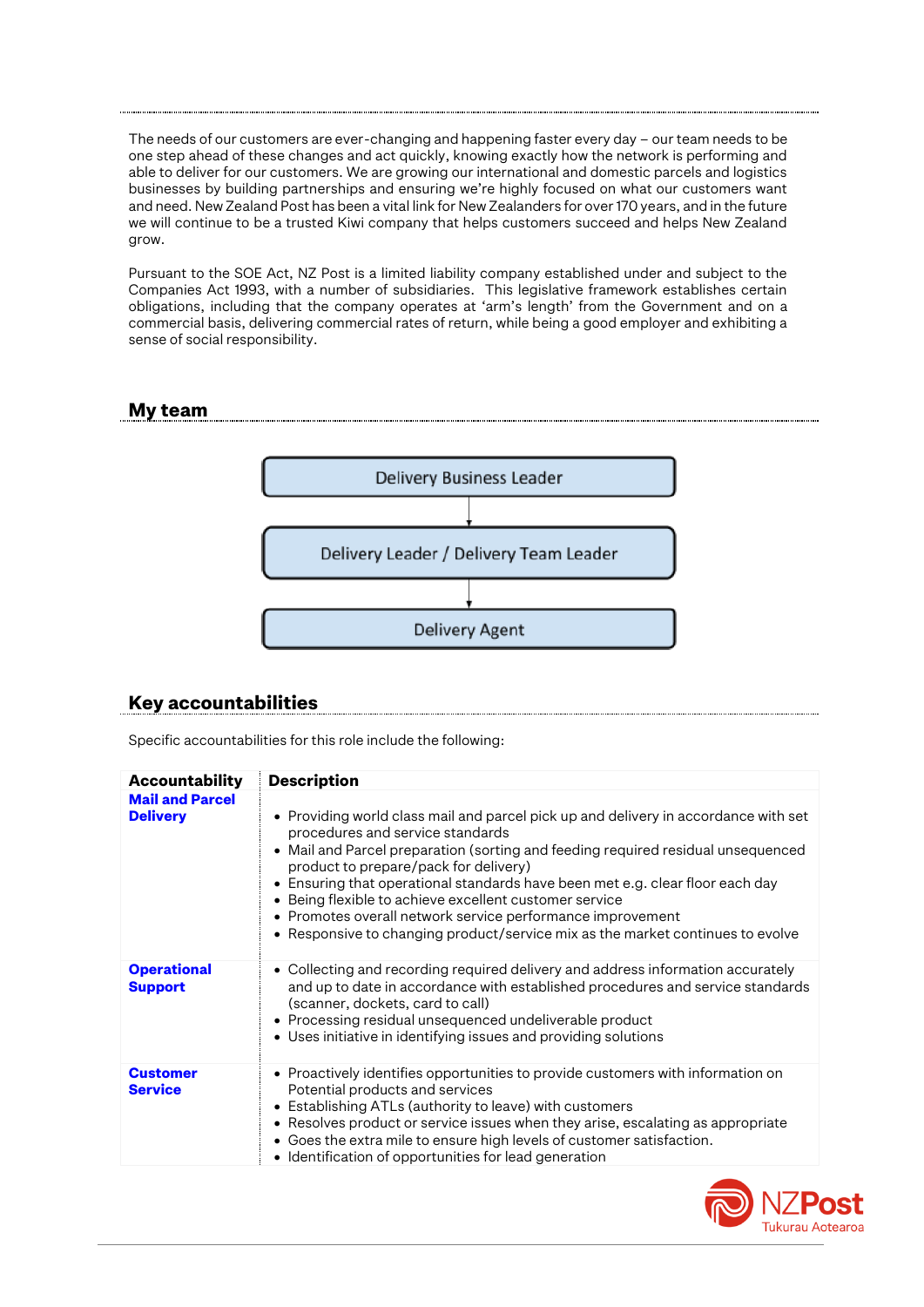| <b>Additional</b><br><b>Customer</b><br><b>Revenue</b><br><b>Opportunities</b> | • Providing additional services appropriate to the delivery agent role                                                                                                                                                       |
|--------------------------------------------------------------------------------|------------------------------------------------------------------------------------------------------------------------------------------------------------------------------------------------------------------------------|
| <b>Brand Guardian</b>                                                          | • Representing NZ Post in a professional way.<br>• A trusted and confidential delivery agent<br>• Wearing the NZ Post uniform in the way it was designed to be worn                                                          |
| <b>Processes</b>                                                               | • Complying with delivery branch processes<br>• Proactively looking for opportunities to streamline and improve efficiency of<br>work processes                                                                              |
| <b>Care of</b><br><b>Equipment</b>                                             | • Taking good care of the work materials and equipment used and comply with<br>standard operating procedures<br>• Does basic maintenance of the equipment used, e.g. modes and uniforms                                      |
| <b>Safety and</b><br><b>Security</b>                                           | • Comply with H&S at Work Act and Land Transport Legislation<br>• Ensuring Company safety and security policies and procedures are followed to<br>safeguard oneself, colleagues and customers, and the product being carried |

## **Key behavioural competencies**

| <b>Competency</b>              | <b>Description</b>                                                                                                                                                                                                                                                                                                                                                                                                                                                            |  |
|--------------------------------|-------------------------------------------------------------------------------------------------------------------------------------------------------------------------------------------------------------------------------------------------------------------------------------------------------------------------------------------------------------------------------------------------------------------------------------------------------------------------------|--|
|                                |                                                                                                                                                                                                                                                                                                                                                                                                                                                                               |  |
| <b>Customer focus</b>          | $\ast$<br>Is dedicated to meeting the expectations and requirements of internal and<br>external customers;<br>∗<br>Gets first-hand customer information and uses it for improvements;<br>*<br>Establishes and maintains effective relationships with customers and gains<br>trust and respect;<br>$\ast$<br>Regular, informal contact with residential customers;<br>$\ast$<br>Being friendly and courteous when dealing with customers and otherstheir<br>trust and respect. |  |
| <b>Action oriented</b>         | ∗<br>Enjoys working hard;<br>$\ast$<br>Is Energetic and strives in a challenging environment;<br>∗<br>Seizes opportunities to enhance productivity, performance and customer<br>service.                                                                                                                                                                                                                                                                                      |  |
| Communication<br><b>Skills</b> | $\ast$<br>Being the first point of contact for complaints or queries;<br>$\ast$<br>Is able to clearly and succinctly communicate in a variety of situations;<br>$\ast$<br>Can get messages across that have the desired effect.                                                                                                                                                                                                                                               |  |
| <b>Change Agile</b>            | $\ast$<br>Can effectively cope with change;<br>$\ast$<br>Can adjust to business and customer requirements                                                                                                                                                                                                                                                                                                                                                                     |  |
| Peer<br><b>Relationships</b>   | *<br>Developing cooperative working relationships with other members of the team;<br>$\ast$<br>Training or assisting new members of the team;<br>$\ast$<br>Contributing to process improvements within the work area;<br>$\ast$<br>Easily gains trust and support of peers.                                                                                                                                                                                                   |  |
| <b>Problem Solving</b>         | $\ast$<br>Ability to solve difficult problems with effective solutions;<br>$\ast$<br>Ability to recognise and escalate more difficult problems.                                                                                                                                                                                                                                                                                                                               |  |